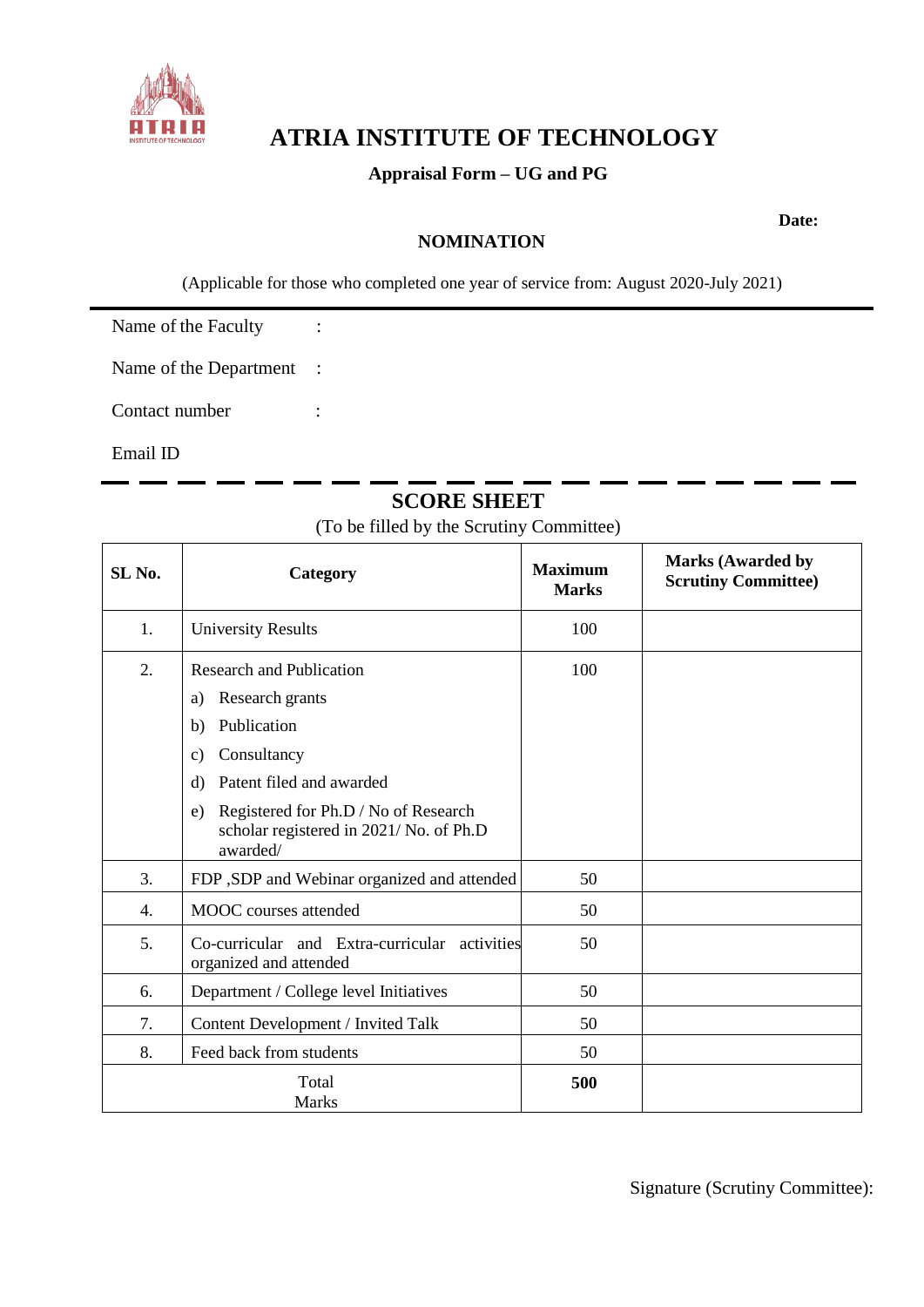# **INSTRUCTIONS TO BE READ BEFORE SUBMITTING THE APPLICATION**

- a) Faculty should submit the certificates/proofs along with application.
- b) Attach the copies of the respective documents / certificates for each item mentioned below:

## **1. University Result (100)**

- Result analysis copy (approved by principal).
- Consider all enrolled students for university exams during result analysis
- Consider the average result percentage.

Sample Calculation:

a) Odd Semester – One subject -100% result =25marks 90 to 100% result – 15 marks <90% - 10 marks

For critical subject  $80\%$  = result =25marks (70 to 80% result – 15 marks) <70% - 10 marks

b) 50 marks if only one subject handled with 100% result 90 to 100% result – 35 marks <90% - 20 marks

For critical subject  $80\%$  = result =50marks (70 to 80% result – 35 marks) <70% - 20 marks

c) Even Semester – Same as above

Note: All 8<sup>th</sup> semester subjects are considered as Non-critical subject only. d) Sample calculation: 100% result =25marks 95 to 100% result – 15 marks <90% - 00 marks

## **2. Research grants (100)**

*i.* **Grants received from state, central and private funding agencies (20)** Greater than three lakhs  $= 20$  marks Less than three lakhs  $= 10$  marks

## *ii.* **(a) Publications in Journals & Conferences**: **(20) (Assistant professor level)**

**Conference publication / Book chapters: 10** marks Minimum one publication as first author in IEEE/Springer/Taylor and Francis/ Elsevier and Francis= 10 marks  $2<sup>nd</sup>$  Author = 5 marks

**Quality Index journal: 10 (Maximum Marks)** (Scopus and SCI: Q1, Q2, with good IF) One Journal paper is equal to 10 marks = for first author  $2<sup>nd</sup>$  Author = 5 marks

## **(b) Publications in Journals & Conferences**: **(20) (Associate and Professor level)**

**Conference publication / Book chapters: 10** marks Minimum Two publication as first author in IEEE/Springer/Taylor and Francis/ Elsevier and Francis/ = Each carries 5 marks  $2<sup>nd</sup>$  Author = 3 marks

**Quality Index journal: 10 (Maximum Marks)** (Scopus and SCI: Q1, Q2, with good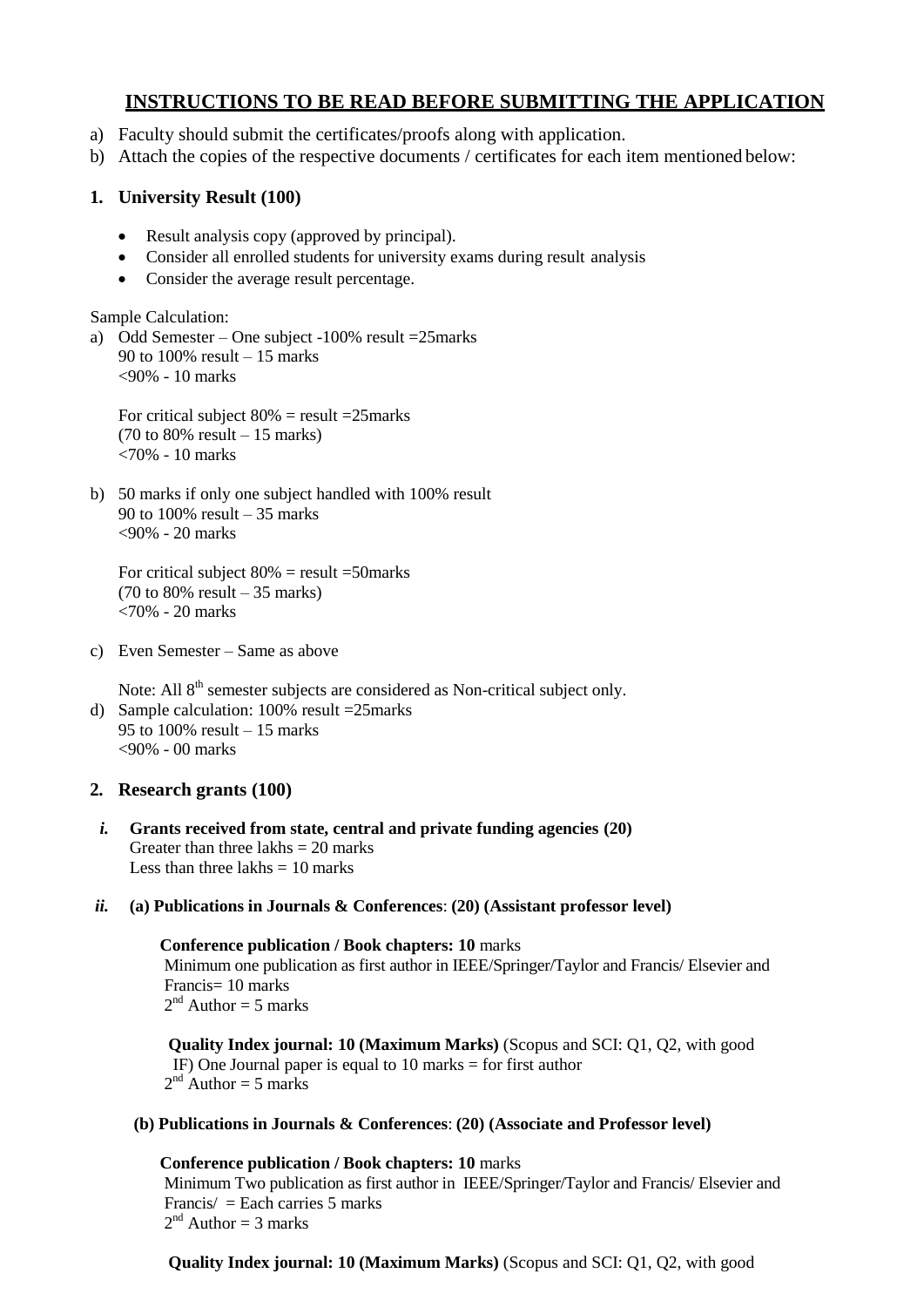IF) One Journal paper is equal to  $5$  marks  $=$  for first author  $2<sup>nd</sup>$  Author = 3 marks

#### *iii.* **Consultancy provided: 20 (Maximum Marks)**

Irrespective of Amount, Full marks will be awarded for at least one consultancy. If no consultancy work, then marks will be zero

#### *iv.* **Patent filed with proof: 20 (Maximum marks)**

At least one patent filed / published: full marks will be awarded. (Atria Affiliation only)

#### *v.* **(a) Ph.D Guided and awarded**: **20 (Maximum marks)( For Doctorates)**

Ph.D registration : 10 marks maximum for at least one candidate Ph.D Course work/Comprehensive viva/ Colloquium completed : 5 marks for at least one candidate Ph. D awarded/ Final Viva completed: 5 marks for at least one candidate

OR

#### **(b) Research Scholars**: **20 (Maximum marks) – Select appropriate option.**

Ph.D registration : 20 Ph.D Course work : 20 Comprehensive viva: 20 Colloquium completed / Submitted : 20 marks Ph. D awarded : 20 marks

#### **3. FDP/ SDP / Webinar (50)**

Three to five days certificates will be considered. FDP: Attended at least one: 10 marks FDP: Organised at least one: 10 marks

SDP: Organised at least one: 10 marks

Webinar: Attended at least two: 10 marks Webinar: Organised at least one: 10 marks

## **4. MOOC Certifications**

#### **For Faculty: 50(Maximum marks)**

NPTEL/ Coursera: 4 weeks (At least one) – 30 marks NPTEL/ Coursera : 8 weeks or more (At least one) – 50 marks

## **5. Co-curricular Activities / Professional Society Activities Organized (50)**

Per Activity - 15 Marks

Greater than three – 50 marks

#### **6. Department / College level Initiatives:(50)**

Institution level: 15 marks per responsibility Greater than 3: Full marks

Department level: 15 marks per responsibility